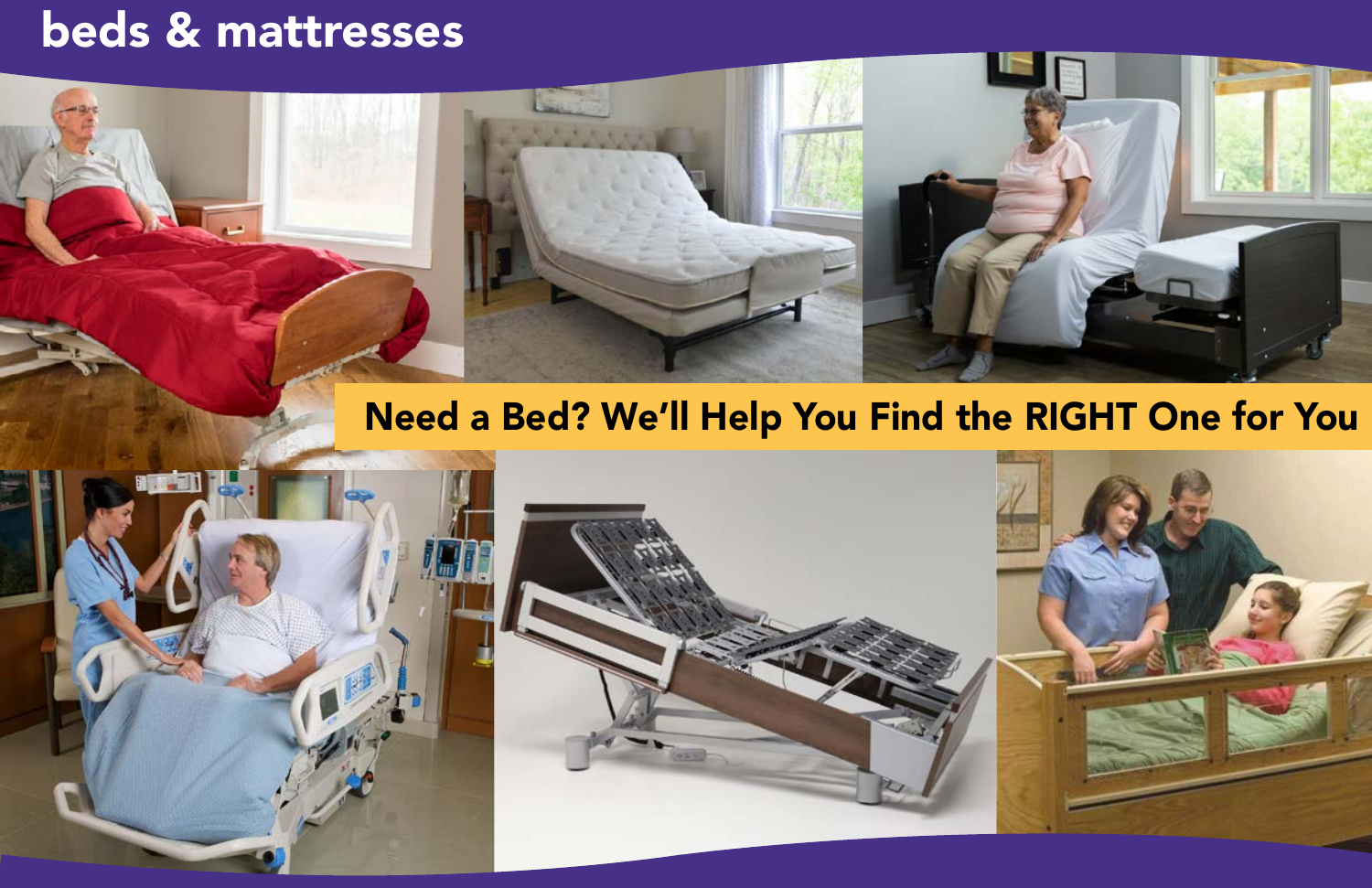- Continuous Lateral Rotation Therapy
- Percussion & Vibration Therapy
- [Microclimate Management technology & turn assist](https://www.youtube.com/watch?v=wWggiWk4YNo)
- Weight based pressure redistribution
- Full Chair & egress with stand assist

#### [Progressa Bed System](https://www.youtube.com/watch?v=wWggiWk4YNo)

by Hill-Rom Available in 80" o[r 84" length x 35" width](https://www.youtube.com/watch?v=wWggiWk4YNo) Weight Capacity 500 lbs

# [beds](https://www.youtube.com/watch?v=wWggiWk4YNo)



[SonderCare Adjustable Beds](https://www.adaptivespecialties.com/sondercare.aspx) Available in Twin Weight Capacity 500 lbs

[SonderCare provides you with safety, comfort, & independence. Combines](https://www.adaptivespecialties.com/sondercare.aspx)  hospital bed features with a modern residential design. Includes 10 functions, 2 or 4 assist rails, Ultra low and Ultra high, with pressure redistribution mattress.



**Client Favorite** 

#### [Sequoia Enhanced Adjustable Bed](https://www.adaptivespecialties.com/sondercare.aspx)  by SonderCare

• Slate Grey Crypton Upholstery is Stain, Moisture & Odor Resistant

#### [Aura Adjustable Bed](https://www.adaptivespecialties.com/sondercare.aspx) by SonderCare

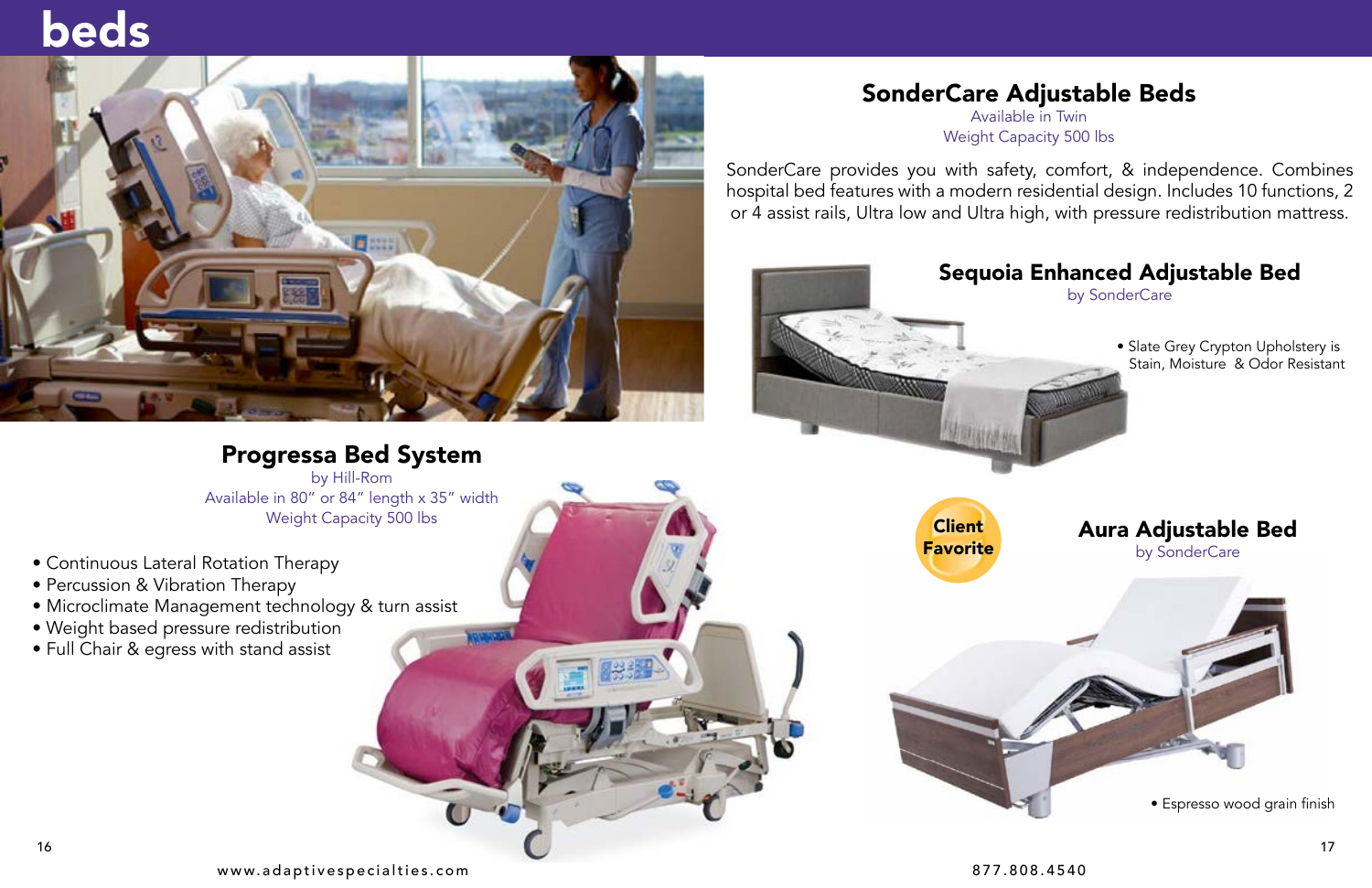

**Encore** by Span America

# beds

- Provides comfort, ease of care and reliability
- [Intuitive controls with wide range of positioning options](https://www.adaptivespecialties.com/careassist-es-medical-surgical-bed-2-1-1.aspx)
- One-button dining chair position
- Trendelenburg & Reverse T[rendelenburg](https://www.adaptivespecialties.com/careassist-es-medical-surgical-bed-2-1-1.aspx)

Available in 80" or 84" length x 35" width Weight Capacity 500 lbs

\* Shown with Freedom wood head & footboard available for CareAssist

#### [CareAssist Med Surg Bed](https://www.adaptivespecialties.com/careassist-es-medical-surgical-bed-2-1-1.aspx) by Hill-Rom





- [Hand pendant & foot-e](https://www.adaptivespecialties.com/span-america-encore-bed-with-glidealign-retractability.aspx)nd controls
- 
- Trendelenburg & Reverse Trendelenburg



[Available in 80" or 84" length x 35, 39" or 42" width](https://www.adaptivespecialties.com/span-america-encore-bed-with-glidealign-retractability.aspx) Weight Capacity 600 lbs

#### Flexabed

[Available in Twin, Full, Queen & Dual King](https://www.adaptivespecialties.com/flex-a-bed.aspx)

- [Foundation is 8" high and offers a high-density,](https://www.adaptivespecialties.com/flex-a-bed.aspx)  heavy duty padded base
- Quiet motors with optional dual timed massage
- Can attach to your existing headboard

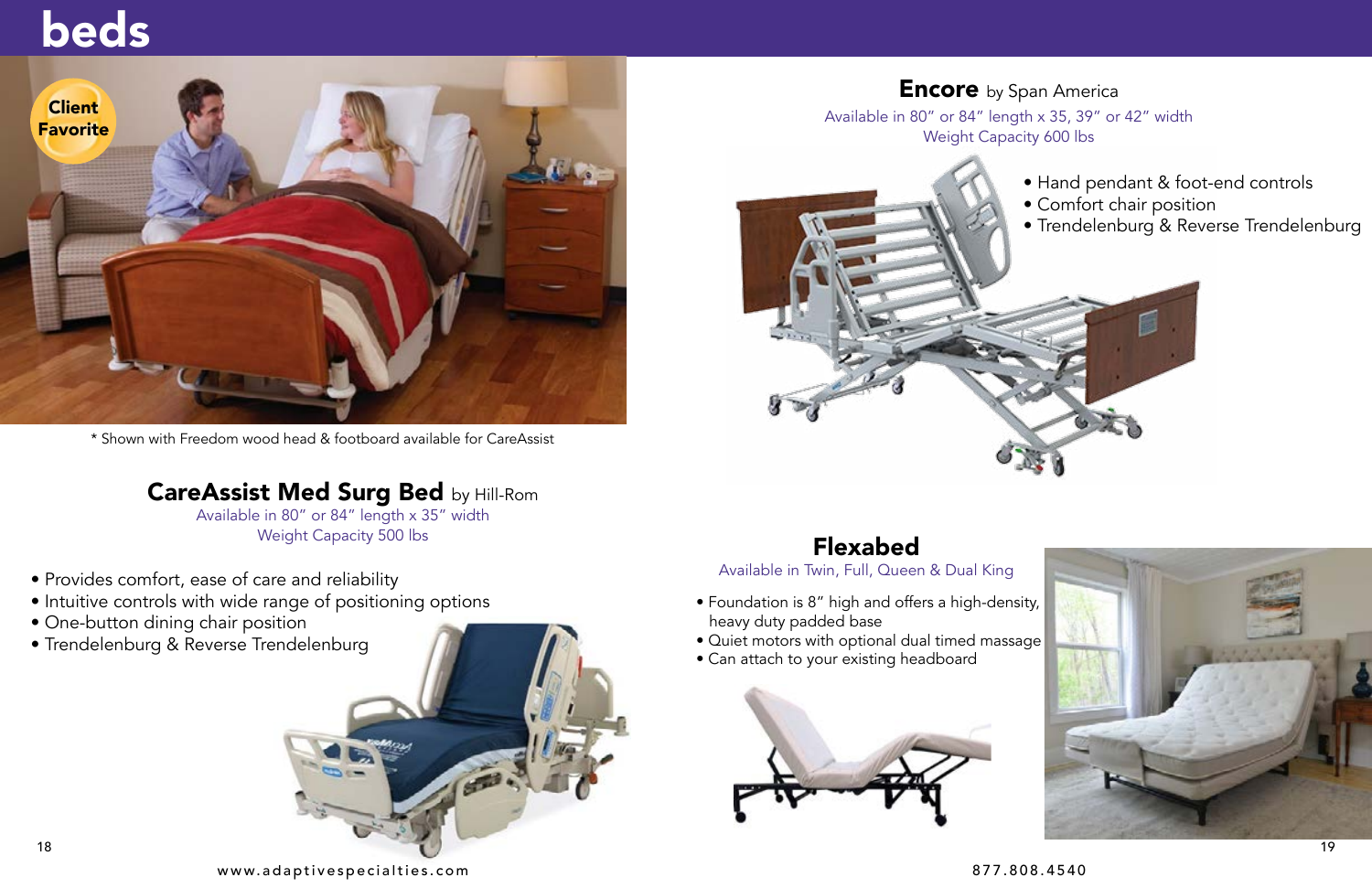- [Hospital functionality with home comfort & style](https://www.adaptivespecialties.com/assured-comfort-beds.aspx)
- Fully adjustable electric bed
- Hi-lo, Head & knee articulation



[Assured Comfort](https://www.adaptivespecialties.com/assured-comfort-beds.aspx)  Signature Series

#### [Assured Comfort](https://www.adaptivespecialties.com/assured-comfort-beds.aspx)  Mobile Series

- Quiet motor with strong aluminum frame
- [Custom mattress options for personalized comfort](https://www.adaptivespecialties.com/assured-comfort-beds.aspx)
- Handcrafted head & footboard options



#### [Assured Comfort Beds](https://www.adaptivespecialties.com/assured-comfort-beds.aspx)

Available in Twin, Full, Queen & Split King



"Thanks for everything you did to make our transition from the hospital work so smoothly :) And our daughter loves her new bed and mattress. We couldn't imagine this would be such a seemless process. We look forward to working with you in the future."

-Shauna, Caregiver

# beds

#### [Supernal 5 Adjustable Bed](https://www.adaptivespecialties.com/supernal-5-by-transfermaster.aspx)

by Transfer Master





• Fully adjustable with head & foot articulation & hi-lo [• Trendelenburg, Reverse Trendelenburg, & Chair position](https://www.adaptivespecialties.com/supernal-5-by-transfermaster.aspx) • 12" deck height for easy transfers & height up to 24"



- 
- 
- Massage available

#### [ActiveCare Rotational Turn](https://www.adaptivespecialties.com/search.aspx?find=ActiveCare+Rotational) Stand Assist Bed

by Med-Mizer Available in 80" length x 36 or 42" width Weight Capacity 600 lbs

- Fully automated to help users get into & out of bed more independently
- Controls allows for one button "safe-turn exit" from bed & pivots the lying surface smoothly to enter or exit the bed independently
- [Full Chair position and independently adjustable head, knee articulation & optional hi-lo](https://www.adaptivespecialties.com/search.aspx?find=ActiveCare+Rotational)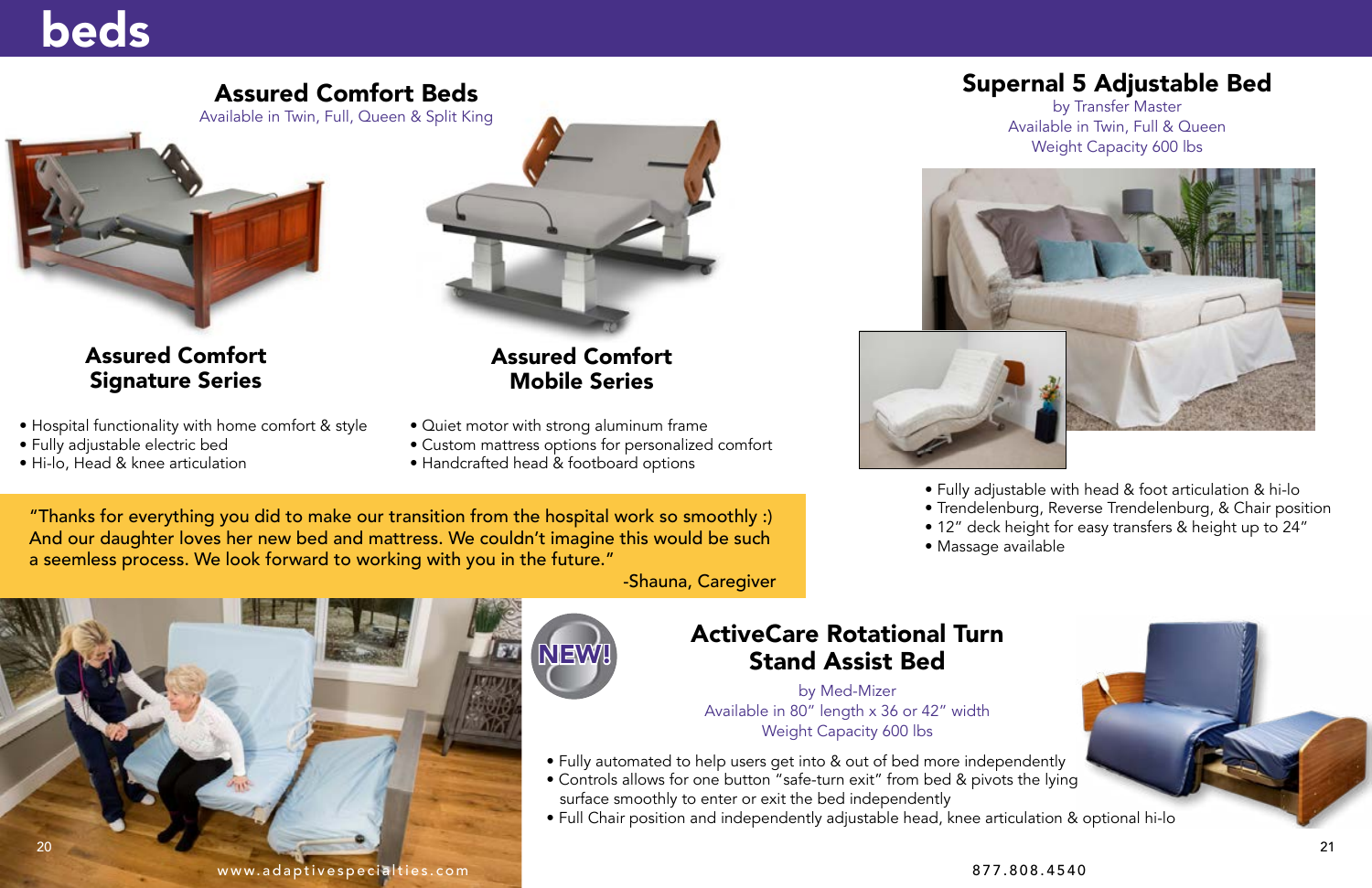[www.adaptivespecialties.com](https://www.adaptivespecialties.com/index.aspx) [877.808.4540](https://www.adaptivespecialties.com/index.aspx)





# beds

#### The Comfy-Lift Bed

Available in Adult & Toddler

- Elevated head rest to help reduce acid reflux & respiratory symptoms
- Side barriers create a unique cradling design
- [Counter-leg supports are built in & provide a continued elevated position](https://www.adaptivespecialties.com/comfy-lift-beds.aspx)

#### Retractabed CC

by Med-Mizer [Available in 80" or 84" legth x 35, 39" or 42" width](https://www.adaptivespecialties.com/med-mizer-retractabed-cc-model-hospital-bed.aspx) Weight Capacity 450 lbs

- Electric head & knee articulation & hi-lo adjustments
- [X-Frame keeps under the bed open for easy patient lift access](https://www.adaptivespecialties.com/med-mizer-retractabed-cc-model-hospital-bed.aspx)
- Manual foot raise for better circulation



[Choose a pre-configured kit for side-lying or supine positioning or build-your](https://www.adaptivespecialties.com/dreama-positioning-and-support-mattress-by-jenx.aspx)own bed that is the perfect fit for the individual using the bed.



### Courtney Canopy Beds

Available in Twin Weight Capacity 300 lbs

- Side walls are made of heavy-duty fluid resistant canvas
- [Bed posts are covered with vertical bumpers](https://www.adaptivespecialties.com/courtney-enclosed-canopy-bed.aspx)
- Side panels are removable & machine washable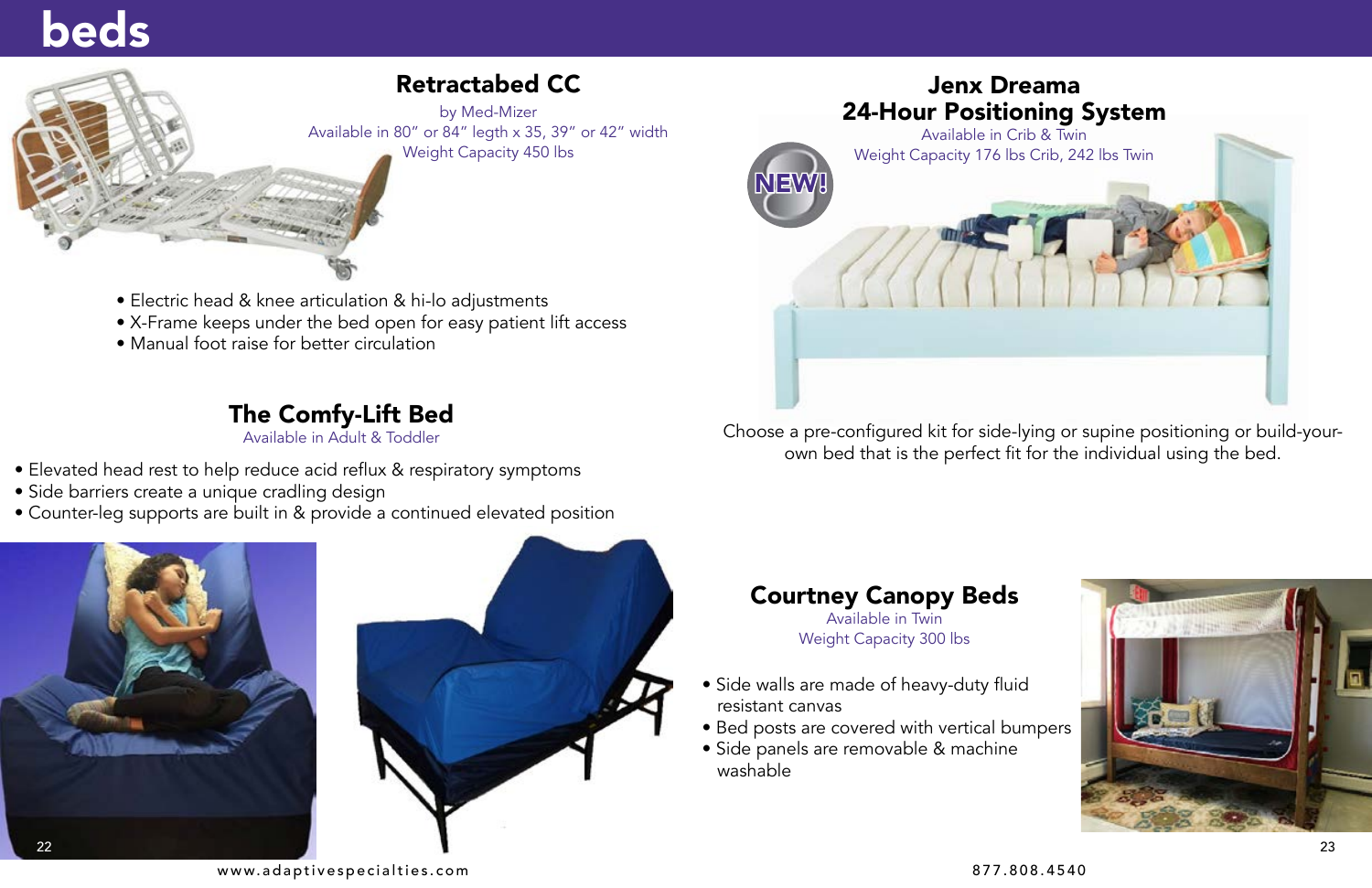



# [beds](https://www.adaptivespecialties.com/sleepsafebeds.aspx)





**Client Favorite** 



#### Safety Sleepers

by Abram's Nation Available in Twin & Full Weight Capacity 300 lbs

- Comes with air mattress, 2 sheets, frame pads, travel case straps, & convertible side entry
- [Sleep system is fully enclosed with breathable mesh](https://www.adaptivespecialties.com/abram-s-nation.aspx)
- Easily sets up in 5 10 minutes
- Portable & versatile to meet changing needs



SleepSafe Beds Available in Twin, Full & Queen Weight Capacity 350 lbs

- [Customize each bed from a selection of finishes](https://www.adaptivespecialties.com/sleepsafebeds.aspx)  & custom options
- Designed for safety & durability
- Choose from fixed, head & knee articulation, or hi/lo frames
- Patented design addresses entrapment issues



#### [Bed Accessories](https://www.adaptivespecialties.com/hospital-and-adaptive-bed-accessories.aspx)

- Overbed Tables • Trapezes
- Bed Pads

• Wedges

- IV Poles
- Side Rails

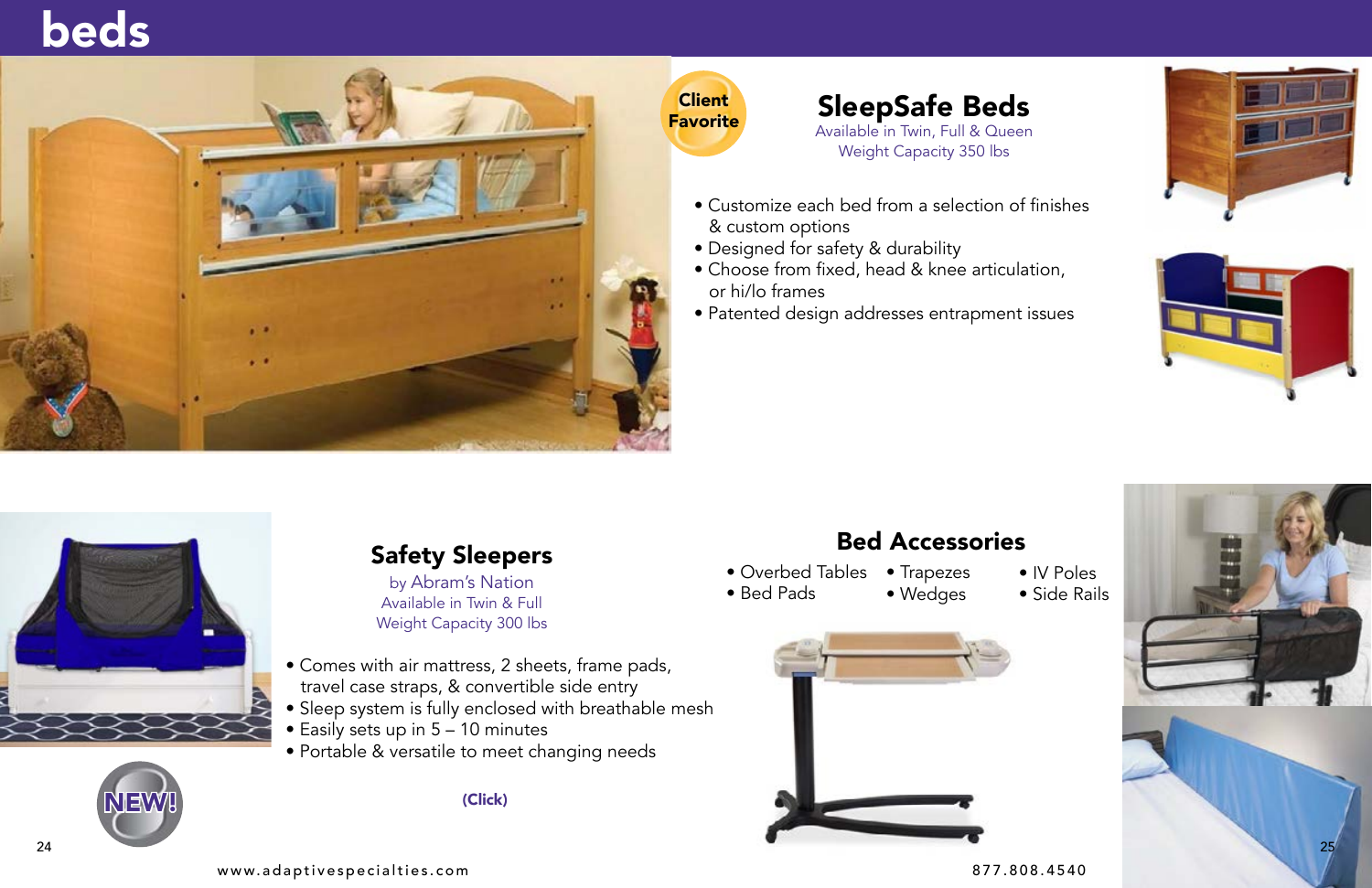

#### [Dolphin Fluid Immersion Simulation](https://www.adaptivespecialties.com/joerns-dolphine-fluid-immersion-simulation-mattress-system.aspx)  Mattress System

- Prevents & treats wounds by simulating fluid immersion
- Minimizes soft tissue deformation & maintains near normal blood flow
- Automatically adjusts to weight, surface area & repositioning
- Optimal surface for stage III & IV pressure ulcers
- 12 hour battery life

by Joerns Available in Standard, Bariatric, Pediatric & Wheelchair

"Thank you again! You have done wonders to make it as painless as possible. The Hill-Rom 310 Wound mattress with an Assured Comfort bed is a great combo. Hard to believe we're at this point and he's doing so well, with absolutely no skin issues in spite of practically living in the bed.  $-$  Jo $-$  Jo $-$  Jo $-$  Jo $-$  Jo $-$  Jo $-$  Jo $-$  Jo $-$  Jo $-$  Jo $-$  Jo $-$  Jo $-$  Jo $-$  Jo $-$  Jo $-$  Jo $-$  Jo $-$  Jo $-$  Jo $-$  Jo $-$  Jo $-$  Jo $-$  Jo $-$  Jo $-$  Jo $-$  Jo $-$  Jo $-$  Jo $-$  Jo $-$  Jo $-$  Jo $-$  Jo $-$  Jo $-$  Jo $-$  Jo $-$  Jo $-$  J

### mattresses

#### 300 & 310 Wound Surface

by Hill-Rom 300 Available in 80" x 35.4" 310 Available in 80" or 84" x 35.4" Weight Capacity 350 lbs

- Alternating pressure & low air loss
- Adjustable therapy cycles & settings
- Power failure alarm & sub mattress remains inflated for 8 hours during power outages
- [310 available with nano Ag+ Technology, anti-microbial protection](https://www.adaptivespecialties.com/hill-rom-300-wound-mattress-w-low-air-loss-and-alternating-pressure.aspx) reduces odor-causing bacteria

• Available with Bolsters

• Low air loss therapy keeps the skin cool & dry [• Alternating pressure provides pressure redistribution for](https://www.adaptivespecialties.com/hill-rom-synergy-air-elite-low-air-loss-therapy-4.aspx)  prevention & treatment of pressure ulcers • Individual air cushions have adjustable pressure to suit individual comfort needs

#### Synergy Air Elite

by Hill-Rom Available in 80" or 84" legth x 36", 39" or 48" width Weight Capacity 600 lbs, 1,000 lbs Bariatric



- 
- 
- 

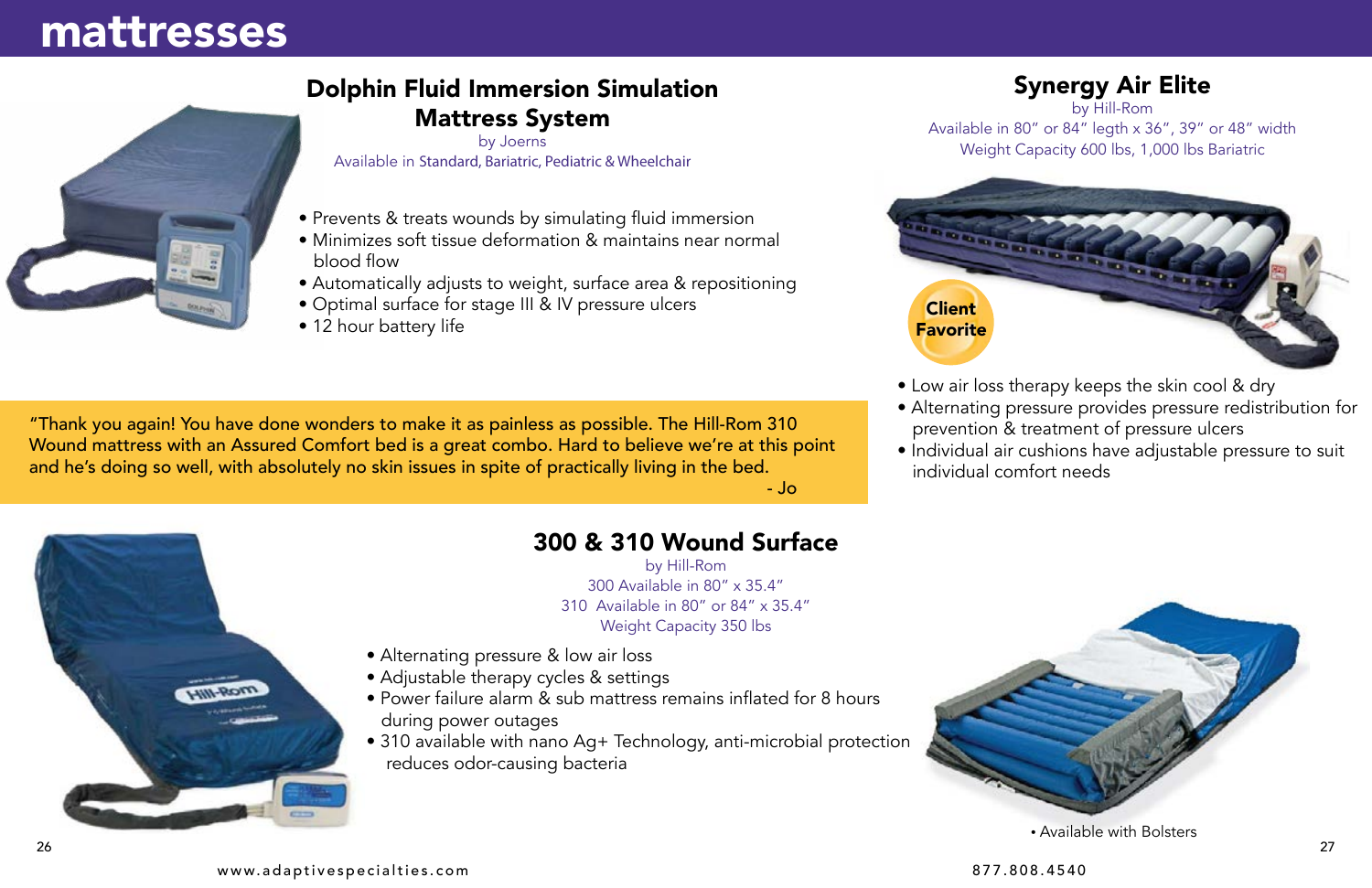

- Low-air-loss Therapy with Alternating Pressure
- Separate Comfort & Air Flow controls
- Does not deflate during power outage

#### PressureGuard Easy Air

by Span America [Available in 80" or 84" length x 35", 39", 42", 48" or 53" width](https://www.adaptivespecialties.com/Span-American-pressureguard-easy-air-mattress-system.aspx) Available in Bariatric & Lateral Rotation Weight Capacity 1,000 lbs

## mattresses

- [As position shifts, reservoirs absorb displaced air to accommodate](https://www.adaptivespecialties.com/Span-America-PressureGuard-CFT-mattress-system.aspx)  load & equalize pressure
- Proven for both prevention & healing of any stage pressure ulcer
- Generates no noise or heat & uses no electricity

#### PressureGuard CFT

by Span America Available in Hospital, Twin, Full, Queen & Split King Weight Capacity 500 lbs



- Increases blood flow and mucosal drainage
- Microclimate control will keep users dry and cool
- 
- Maximum turn of 40° with left, right, both, or static direction

[• 10 comfort levels with 10, 20, 30, & 60 minutes of adjustable turning cycles](https://www.adaptivespecialties.com/10-lateral-rotation-mattress-with-on-demand-low-air-loss-by-drive-medical.aspx)

### Lateral Rotation Mattress with on Demand Low Air Loss

by Drive Medical Available in 80" length x 36" width Weight Capacity 500 lbs



People with limited mobility are often at risk for pressure sores or skin break downs. The most common locations are the tail bone, side of the hips & the heels of the feet. Heat, moisture, friction, pressure & shearing are factors contributing to skin break down. Proper repositioning is a key to pressure ulcer prevention by reducing pressure points, overheating & skin moisture. Frequent position changes, every 2 hours, also allows the caregiver to check for incontinence & prevents excessive skin moisture.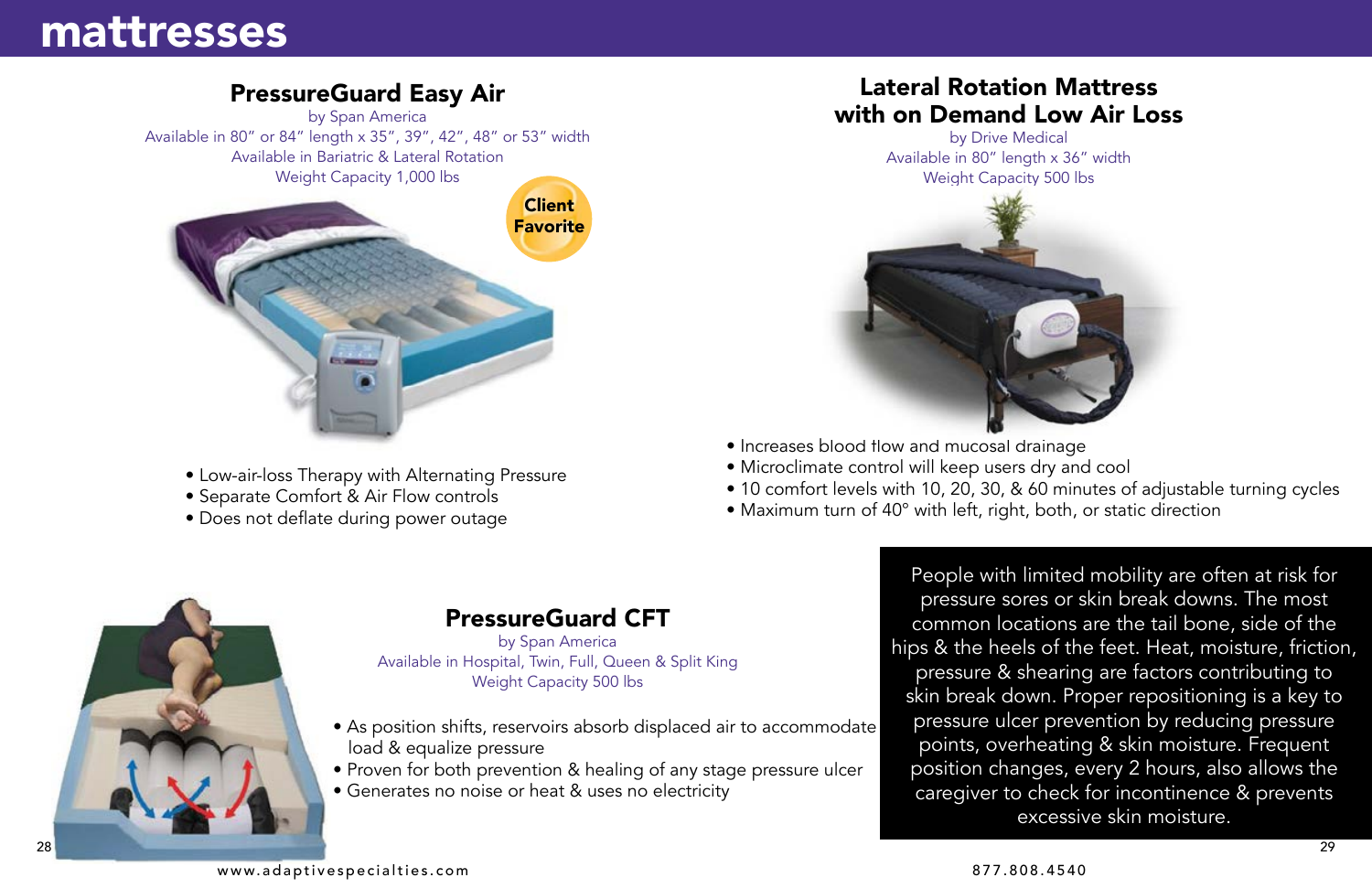#### Geo-Matt Overlay

by Span America Weight Capacity 250 lbs [Available in Pediatric, Hospital, Full, Queen & King Size](https://www.adaptivespecialties.com/geo-matt-therapeutic-overlay-in-hospital-full-queen-and-king.aspx)

- [Z](https://www.adaptivespecialties.com/geo-matt-therapeutic-overlay-in-hospital-full-queen-and-king.aspx)oned design delivers the ideal support needed at the head, torso, & lower extremities
- Minimizes the effects of pressure & shearing
- [Helps channel heat away to minimize perspiration](https://www.adaptivespecialties.com/geo-matt-therapeutic-overlay-in-hospital-full-queen-and-king.aspx)  build-up
- Non-powered air bladders provide advanced pressure redistribution
- [Controlled Release valve automatically adjusts during patient movement](https://www.adaptivespecialties.com/hill-rom-accumax-quantum-vpc-pressure-redistribution-mattress.aspx)
- Viscoelastic foam topper designed to increase comfort & lower pressure
- [Option to add blower to convert to a power](https://www.adaptivespecialties.com/hill-rom-accumax-quantum-vpc-pressure-redistribution-mattress.aspx) mattress

#### AccuMax Quantum VPC Surface

by Hill-Rom Available in 75", 80" or 84" x 35.5" Weight Capacity 500 lbs



### mattresses

- [Multi-zones foam improve pressure redistribution](https://www.adaptivespecialties.com/hill-rom-np100-prevention-surface-2.aspx)
- 
- odor-causing bacteria

[• Shear liner & stretch fabric help minimize skin shearing & friction](https://www.adaptivespecialties.com/hill-rom-np100-prevention-surface-2.aspx) • Anti-microbial agent in the foam provides protection from

#### [NP100 Prevention Surface Mattress](https://www.adaptivespecialties.com/hill-rom-np100-prevention-surface-2.aspx)

by Hill-Rom Available in 76", 80" or 84" x 35.5" Weight Capacity 350 lbs



### [Med-Aire Low Air Loss Mattress Overlay](https://www.adaptivespecialties.com/hill-rom-np100-prevention-surface-2.aspx)



by Drive Medical Weight Capacity 350 lbs Available in 80" x 36"

- Alternating pressure & low air loss
- [Microclimate controls keep skin dry & cool](https://www.adaptivespecialties.com/hill-rom-np100-prevention-surface-2.aspx)